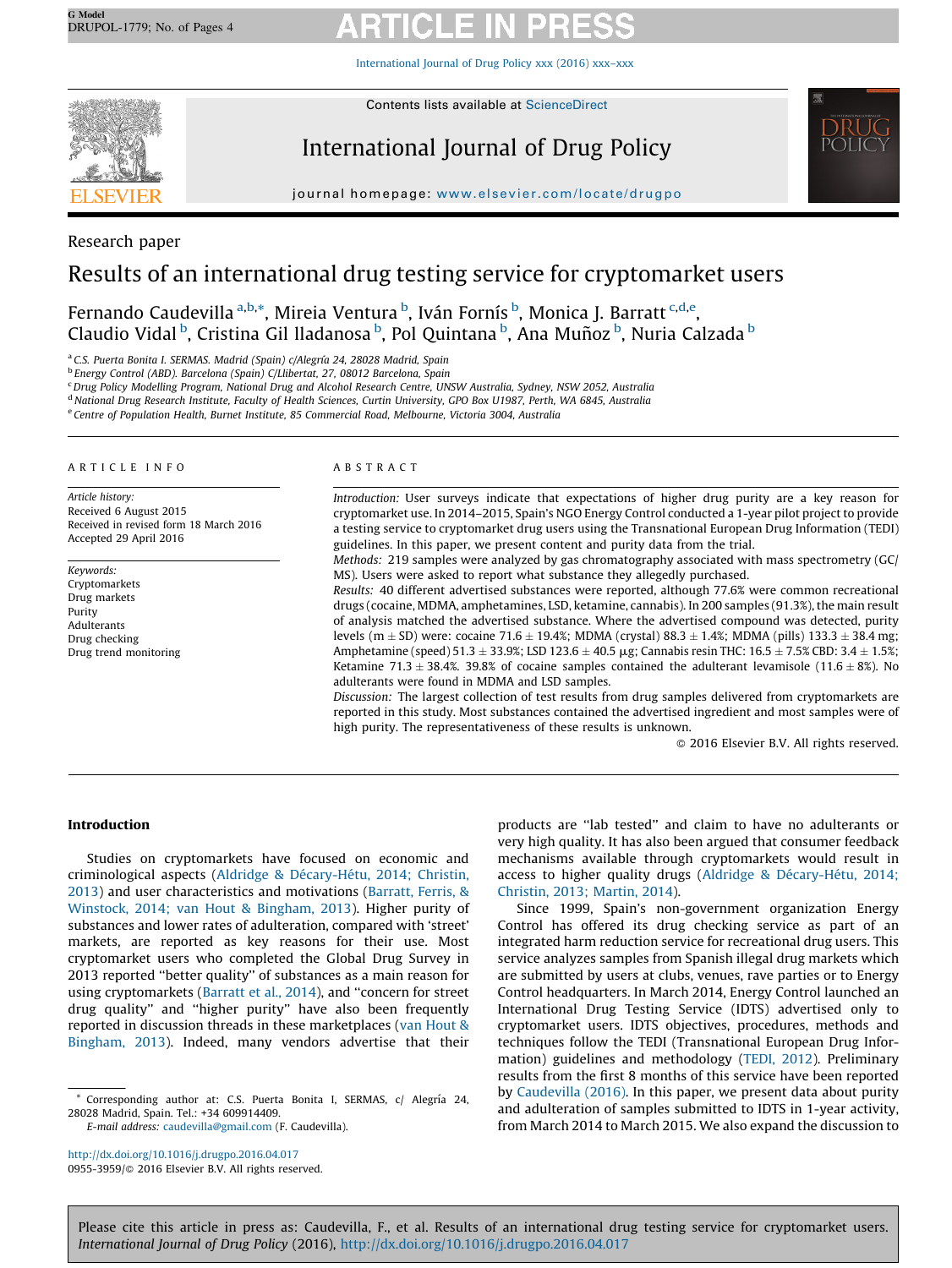2 F. Caudevilla et al. / International Journal of Drug Policy xxx (2016) xxx–xxx

further situate the findings and the limitations of this unique data source.

# Methods

The target population were drug consumers who submitted drugs sourced through cryptomarkets. Information about IDTS was offered in two cryptomarket forums that were operating during the data collection period (Silk Road 2.0 and Evolution Marketplace). The post linked to the IDTS Energy Control web page ([http://](http://energycontrol.org/noticias/528-international.html) [energycontrol.org/noticias/528-international.html\)](http://energycontrol.org/noticias/528-international.html) where detailed information about the IDTS was offered. After submitting samples for analysis, users received a detailed report with drug test results and specific and individualized information oriented to risk reduction. The cost of the service was 50 Euro payable in Bitcoin or through PayPal. These funds were used to cover the costs of providing the service. In order to maintain confidentiality we asked for no personal or socio-demographic data, but stamps and postmarks were used to collect information about the country of origin of the user (note that country of origin of the service user does not necessarily match the country of origin of the sample). Users were asked to report the type of substance they believed they were submitting for analysis.

In the text, the term ''purity'' refers to the proportion of the active principle present in a sample compared to those of synthesis impurities, residual solvents or diluents. ''Adulteration'' refers to the addition of a component not ordinarily part of that substance. The identification of the specimens was performed through a combination of different validated analysis techniques. In order to detect the substances, determine purity and check for potentially toxic adulterants, a chromatographic technique was used: gas chromatography associated to mass spectrometry (Giné, [Espinosa,](#page-3-0) & [Vilamala,](#page-3-0) 2014). The purity of LSD was ascertained using liquid chromatography associated with mass spectrometry ([Johansen](#page-3-0) & [Jensen,](#page-3-0) 2005). Both techniques were performed at the Municipal Institute for Medical Research in Barcelona (IMIM–Hospital del Mar).

# Results

From March 2014 to March 2015, a total of 219 samples were analyzed. The number of samples analyzed increased over time: March-June 2014 ( $n = 23$ ), July-September 2014 ( $n = 50$ ), October-December 2014 ( $n = 57$ ), January-March 2015 ( $n = 89$ ). Samples were submitted from Europe ( $n = 92, 42.0\%$ ), Australia  $(n = 57, 26.0\%)$ , United States  $(n = 46, 21.0\%)$ , China  $(n = 11, 5.0\%)$ , Canada ( $n = 7$ , 3.2%) and Argentina ( $n = 6$ , 2.7%).

In 200 of 219 samples (91.3%), the main result of analysis coincided with the information provided by the user. In the remaining 19 samples, analytical results revealed: (a) another drug than advertised  $(n = 9)$ , (b) a mixture of unexpected substances  $(n = 7)$ , or (c) the composition could not be determined with the analytical techniques performed  $(n = 3)$ .

Table 1 shows test results from most frequently analyzed substances. In 141 of 219 IDTS samples (64.4%), the expected substance was detected without any adulterants. No adulterants were detected in any substance submitted as MDMA, LSD or cannabis. In cocaine samples, levamisole was the most frequently detected adulterant, present in 42.6% (42 of 103) cocaine samples (concentration: 11.7  $\pm$  8.0%; range: 2–43%). Other relevant detected adulterants in cocaine samples were phenacetine 6.8% (7 of 103) (concentration: 28.7  $\pm$  22.4%; range: 4–54%), caffeine 5.8% (6 of 103) (concentration: 7.1  $\pm$  5.7%; r: 0.3–13%), benzocaine 2.9% (3 of 103) (concentration: 25.3  $\pm$  23.2%; range: 4–50%) and lidocaine 2.9% (3 of 103) (concentration:  $14.7 \pm 8.0\%$ ; range: 7–23%). Caffeine was found in 40.0% (4 of 10) of amphetamine (speed) samples (concentration:  $26.0 \pm 30.8\%$ ; range: 9–72%).

# Discussion

Cryptomarkets offer a wide variety of products, have system of feedback and rating and are partially controlled by administrators. These characteristics could influence the quality and purity of drugs offered as suggested by predictions of criminologists and economists studying the mechanisms of cryptomarkets [\(Aldridge](#page-2-0) & Décary-Hétu, 2014; Christin, 2013; Martin, 2014) and the perceptions of cryptomarket users [\(Barratt](#page-2-0) et al., 2014; van Hout & [Bingham,](#page-2-0) 2013).

Some of our data are consistent with current reports and are a reflection of the global market. For example, results for MDMA, with high purities in crystalized form and very elevated dosages of MDMA in tablet form as reported here, have been recently reported by other harm reduction groups offering drug checking services as well [\(Brunt](#page-2-0) et al., 2016). Also, frequencies of levamisole contamination in our sample are congruent with this widespread problem reported in the rest of the global drug market [\(Chang,](#page-3-0) [Osterloh,](#page-3-0) & Thomas, 2010).

Given broader evidence of the adulteration of conventional drugs with New Psychoactive Substances (NPS), the low frequency of NPS in our cryptomarket samples is noteworthy. Energy Control has previously identified 24 different NPS in 173 samples that were

### Table 1

Advertised substance and purities in samples from International Drug Testing Service (March 2014–March 2015).

| Advertised<br>substance <sup>a</sup> | n   | Substance detected               |                                                           |                                                 | Purity of advertised substance <sup>b</sup> |                                 |
|--------------------------------------|-----|----------------------------------|-----------------------------------------------------------|-------------------------------------------------|---------------------------------------------|---------------------------------|
|                                      |     | Only the advertised<br>substance | Advertised substance<br>combined with<br>other substances | Does not contain<br>the advertised<br>substance | Mean $\pm$ SD                               | Range                           |
| Cocaine                              | 103 | 51.5% (53/103)                   | 46.6% (48/103)                                            | 1.9% (2/103)                                    | $71.6 \pm 19.4%$                            | $5 - 99%$                       |
| LSD.                                 | 15  | 100.0% (15/15)                   | 0                                                         |                                                 | $123.6 \pm 40.5 \,\mathrm{\mu g}$           | $53 - 195 \,\mu g$              |
| MDMA crystal                         | 13  | 100.0% (13/13)                   | O                                                         |                                                 | $88.3 + 1.4%$                               | 76-99%                          |
| MDMA pills                           | 11  | 100.0% (11/11)                   | 0                                                         |                                                 | $133.3 \pm 38.4$ mg                         | $83 - 188$ mg                   |
| Amphetamine                          | 10  | $40.0\%$ (4/10)                  | $60.0\%$ (6/10)                                           | $\Omega$                                        | $51.3 + 33.9%$                              | $10 - 98%$                      |
| Ketamine                             | 6   | $50.0\%$ (3/6)                   | $33.3\% (2/6)$                                            | $16.7\%$ (1/6)                                  | $71.3 + 38.4%$                              | $27 - 95%$                      |
| Cannabis resin                       | 5   | 100.0% (5/5)                     | 0                                                         | 0                                               | THC: $16.5 \pm 7.5%$<br>CBD: $3.4 \pm 1.5%$ | THC: 9.1-16.4%<br>CBD: 1.6-5.3% |

Only advertised substances with five or more samples are shown. Other advertised substances analyzed were 5F-PB-22, mephedrone, MDA ( $n=4$ ), methamphetamine, alprazolam (n = 3), clonazepam, ephedrine, midazolam, modafinil, mescaline, DMT, 2C-B, 2C-E, butyrfentanil, DOB, DOET, DOM, DON, DXM, ethylphenidate, flubromazepam, kratom, methylone, penthedrone, penthobarbital, nimetazepam, 2-MeO-diphenidine, 3-fluorophemetrazine, acetyl fentanyl, alfa-PVP, benzocaine, scopolamine, AKB-48,  $XLR-11$   $(n=1)$ .

<sup>b</sup> Purities have been calculated using any sample containing advertised substances (both alone and in combination).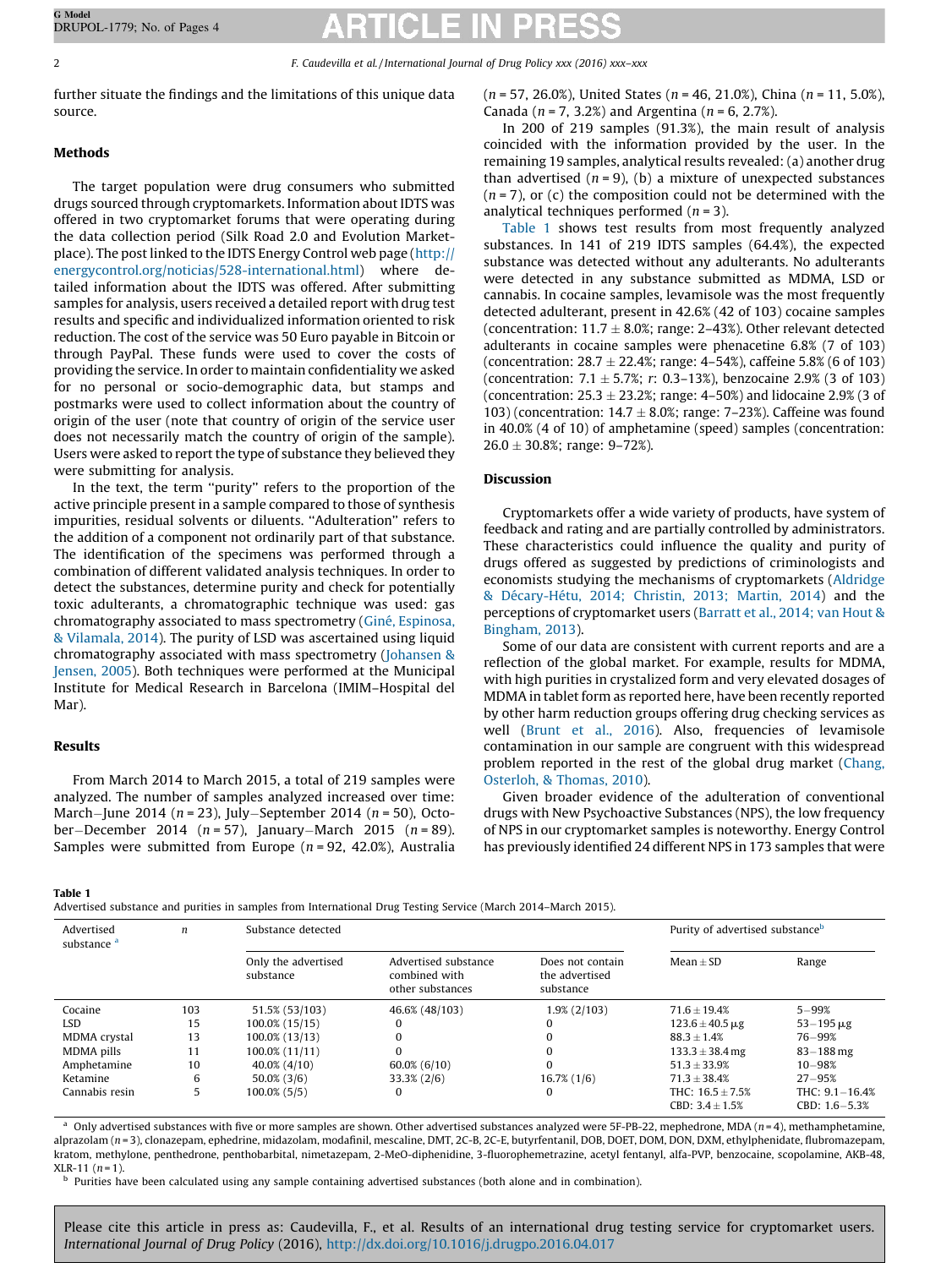<span id="page-2-0"></span>sold as MDMA, amphetamines, ketamine or cocaine between 2009 and 2012 from conventional markets (Giné et al., [2014\)](#page-3-0). During 2013 and 2014, blotters containing 25x-NBOMe or hallucinogenic phenethylamines (DOB, DOC, DOI) in samples sold as LSD have been reported, sometimes associated with severe toxicity ([Caldicott,](#page-3-0) Bright, & Barratt, 2013), but in our data we did not detect NBOMes in any of the samples suspected to be LSD. In our data, the vast majority of the samples were common recreational or prescription drugs. NPS are widely offered in cryptomarkets but demand appears limited (Barratt et al., 2014; Caudevilla, 2014). It is possible that users of NPS choose to buy them elsewhere, as their availability from easily accessible websites is high. An alternate explanation could be that, within the free market conditions provided by cryptomarkets, users prefer 'classical' drugs rather than substitutes.

Although it would be inaccurate to formally compare our results with other data sources because we lack data about sample country of origin (see limitations section below), the purity of our sample of cryptomarket-sourced substances appears relatively high in comparison to other published research. In 2014, [Energy](#page-3-0) [Control](#page-3-0) (2015) analyzed 2938 samples collected from the illegal Spanish drug market using the same techniques described in this article. In 589 alleged cocaine samples, 14% contained only cocaine, and the purity of samples containing cocaine was 48%. In 627 alleged crystal MDMA samples, 84% of samples contained only MDMA, and the purity detected was 74%. In 359 alleged MDMA pills, 69% of samples contained only MDMA, and the MDMA concentration per pill was 114 mg. Another European data source used police seizure data to estimate the purity of cocaine (interquartile range 33–50%), amphetamine (IQR 9–19%), and MDMA pills (IQR 77–98 mg) ([EMCDDA,](#page-3-0) 2015). Taking just the example of cocaine for which we have the greatest number of samples ( $n = 103$ ), the purity of cryptomarket cocaine samples (71.6%) appears relatively high compared with the Spanish illicit drug market (48%) and the broader European seizures (interquartile range 33–50%). Cryptomarket cocaine samples also appear to be less likely to be adulterated (51.5% only contained cocaine) compared with samples from the Spanish illicit drug markets (14% only contained cocaine). Access to a matched comparison group is needed to reliably test for differences in adulteration and purity levels.

This study has a number of limitations which should be considered when interpreting our results. While the invitation for cryptomarket users to access the service was only actively promoted by Energy Control within cryptomarket forums, a Google search of the URL found that it was posted to other drug websites, including illicit drug discussion groups, steroid discussion groups, and other social discussion sites, therefore we cannot guarantee that all of the drugs tested through this service were bought through cryptomarkets. It is not possible for us to ascertain the country of origin of the drugs submitted for testing, although this limitation is also present when analyzing samples from conventional markets. It was also not possible for us to compare the cryptomarket results with fully comparable data from conventional drug markets, due to lack of information about country of origin. Additionally, our sample is not necessarily a representative sample of cryptomarket drugs more broadly, and that for all drugs except cocaine, our estimates rely on a small number of samples, which may limit their reliability. To address these limitations, our service will add additional items for service users to complete asking them whether their sample was sourced through cryptomarkets and the suspected country of origin of the sample.

It is also possible that some of the samples have been submitted to analysis by dealers to use test reports as a proof for their ''good quality products''. This was a major concern for us as our service is conceived as a harm reduction tool for drug consumers and not a ''quality control guarantee'' for vendors. As part of our work in this project, we conducted weekly monitoring of markets and forums during the study (Silk Road 2.0 and Evolution Marketplace) and we did not detect any vendor using our information in this sense. We have been aware in three occasions that some users have started up crowdfunding initiatives to submit samples and publish results (for example see: [http://avengerfxkkmt2a6.onion/\)](http://avengerfxkkmt2a6.onion/). In these cases, we have asked that the following notice be posted —''the test result is only valid for the submitted sample and it is not a guarantee of vendor or market'' — and this has occurred in all cases.

On the whole, the main substances analyzed by IDTS are the same as the ones used in recreational settings: MDMA, amphetamines and cocaine. Each of these substances varies greatly with regard to their levels of purity and their adulterant percentages. For users, this means not only dealing with the risks of the substance but also dealing effectively with the risks associated with its adulterants. Some of the analyzed substances (penthobarbital, acetylfentanil, butyrfentanil and scopolamine) and some of the adulterants detected (levamisole and phenacetin) pose a greater overdose risk than better-known substances and expose users to other potentially life-threatening situations ([McIntyre,](#page-3-0) Trochta, Gary, [Malamatos,](#page-3-0) & Lucas, 2015). Our data suggest that the hypothesis of higher purities of substances in cryptomarkets is plausible but future papers utilizing a larger sample size and comparisons with other sources of information are needed to confirm this. In this complex environment of unregulated supply, the only way to learn about the actual composition of these substances is to have them properly tested by a drug testing service. Furthermore, the introduction of a drug testing service within cryptomarkets is a powerful tool that engages drug users and promotes healthier practices.

# Conflicts of interest

The authors state that there are no conflicts to report.

# Acknowledgements

We thank Rafael de la Torre (IMIM-Parc de Salut Mar) for his help in the analysis and interpretation of drug samples. Drug Testing Service is supported by grants from Agència de Salut Pública de Catalunya (Generalitat de Catalunya, Subdirecció general de drogodependències) and Plan Nacional sobre Drogas (Ministerio de Sanidad, Política Social e Igualdad). This paper was written up without specific grant funding. Monica Barratt is supported by a National Health & Medical Research Council Early Career Researcher Fellowship (APP1070140). The National Drug Research Institute in the Faculty of Health Sciences at Curtin University and the National Drug and Alcohol Research Centre at UNSW Australia are supported by funding from the Australian Government under the Substance Misuse Prevention and Service Improvement Grants Fund. M.B. gratefully acknowledges the contribution to this work of the Victorian Operational Infrastructure Support Program received by the Burnet Institute.

### References

Aldridge, J., & Décary-Hétu, D. (2014, May). Not an 'Ebay for Drugs': The cryptomarket 'Silk Road' as a paradigm shifting criminal innovation. SSRN: [http://ssrn.com/](http://ssrn.com/abstract=2436643) [abstract=2436643](http://ssrn.com/abstract=2436643)

- Barratt, M. J., Ferris, J. A., & Winstock, A. R. (2014). Use of silk Road, the [online](http://refhub.elsevier.com/S0955-3959(16)30130-X/sbref0010) drug [marketplace,](http://refhub.elsevier.com/S0955-3959(16)30130-X/sbref0010) in the UK, Australia and the USA. Addiction, 109, 774–783.
- Brunt, T. M., Nagy, C., Bucheli, A., Martins, D., Ugarte, M., Beduwe, C., et al. (2016). Drug testing in Europe: Monitoring results of the Trans European Drug Information (TEDI) project. Drug Testing & Analysis. <http://dx.doi.org/10.1002/dta.1954>